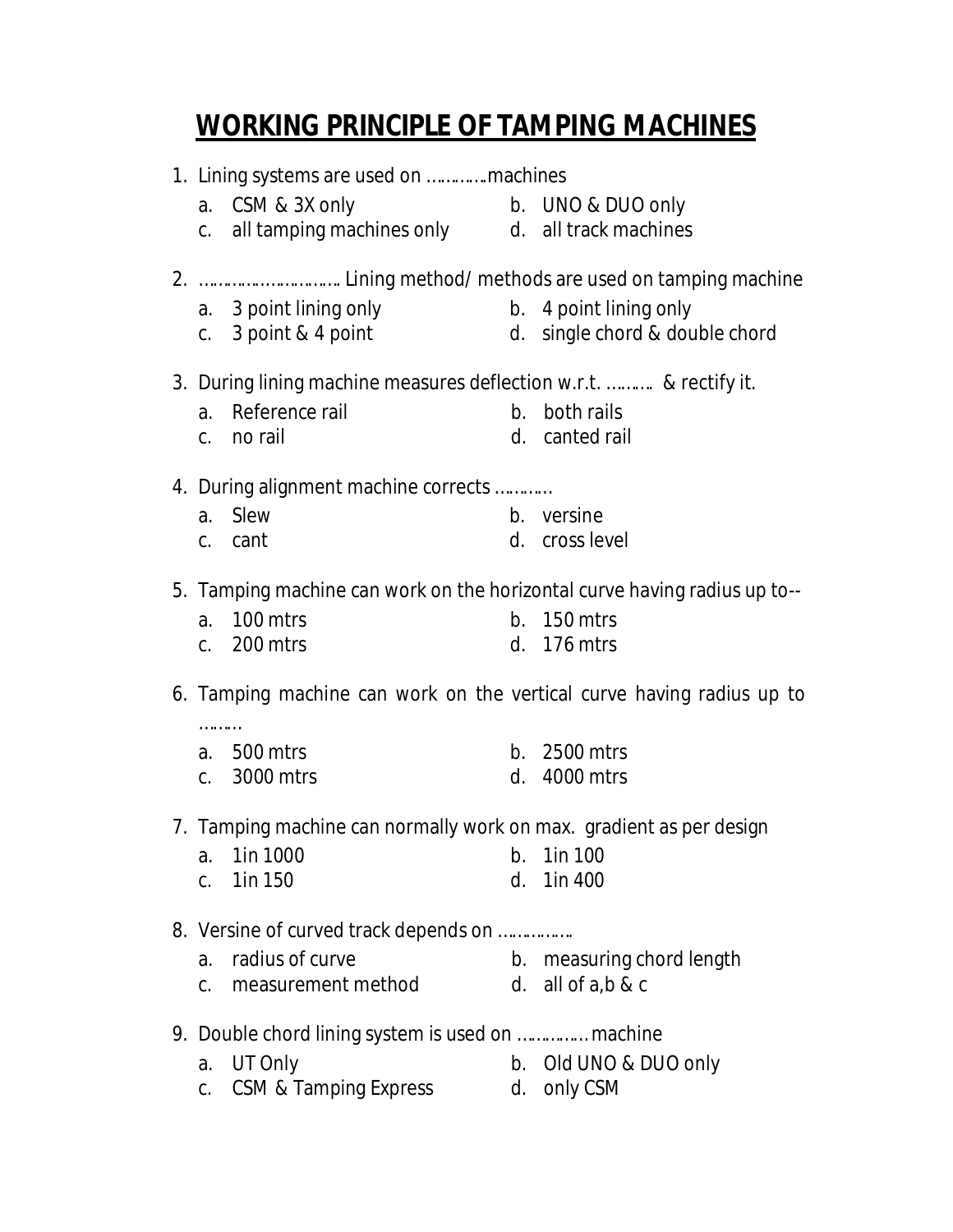|        | 10.In lining system, smoothing mode may be used in                                                                                                                                                                                                                                               |      |                       |
|--------|--------------------------------------------------------------------------------------------------------------------------------------------------------------------------------------------------------------------------------------------------------------------------------------------------|------|-----------------------|
| a.     | 4 point lining method only b. 3 point lining method only                                                                                                                                                                                                                                         |      |                       |
| C.     | 3 point & 4 point lining method d. None of these<br>both                                                                                                                                                                                                                                         |      |                       |
|        | 11. Laser mode may be used in                                                                                                                                                                                                                                                                    |      |                       |
| a.     | 4 point lining method b. 3 point lining method                                                                                                                                                                                                                                                   |      |                       |
|        | c. 3 point & 4 point lining method d. None of these<br>both                                                                                                                                                                                                                                      |      |                       |
|        | 12. Design mode may be used in                                                                                                                                                                                                                                                                   |      |                       |
|        | a. 4 point lining method b. 3 point lining method                                                                                                                                                                                                                                                |      |                       |
| C.     | 3 point & 4 point lining method d. None of these<br>both                                                                                                                                                                                                                                         |      |                       |
|        | 13. In 4 point lining method, no. of trollies used                                                                                                                                                                                                                                               |      |                       |
| a. 2   |                                                                                                                                                                                                                                                                                                  | b. 3 |                       |
| c. $4$ |                                                                                                                                                                                                                                                                                                  | d. 1 |                       |
|        | 14.In 4 point lining method, versines are measured at  points for<br>comparison to control the lining                                                                                                                                                                                            |      |                       |
| a. 1   |                                                                                                                                                                                                                                                                                                  | b. 2 |                       |
| c. 3   |                                                                                                                                                                                                                                                                                                  | d. 4 |                       |
|        | 15. Standard formula for calculating versine, if chord length is BD & versine                                                                                                                                                                                                                    |      |                       |
|        | is required to be measured at point C in between BD is H=<br><b>Example 1</b> Server 2 to 2 and 2 Server 2 and 2 and 2 and 2 and 2 and 2 and 2 and 2 and 2 and 2 and 2 and 2 and 2 and 2 and 2 and 2 and 2 and 2 and 2 and 2 and 2 and 2 and 2 and 2 and 2 and 2 and 2 and 2 and 2 and 2 and 2 a |      |                       |
|        | a. BCxCD/2R<br>BCxCD/4R                                                                                                                                                                                                                                                                          |      | d. BCxCD/8R           |
| C.     |                                                                                                                                                                                                                                                                                                  |      |                       |
|        | 16. What is versine ratio in four point lining method if front bogie is at D,                                                                                                                                                                                                                    |      |                       |
|        | lining bogie is at C, measuring bogie at B and rear bogie at A                                                                                                                                                                                                                                   |      |                       |
| a.     | i=ACxBC/ABxBD                                                                                                                                                                                                                                                                                    |      | b. $i = AD xBD/ACxBC$ |
| C.     | i=ACxCD/ABxBD                                                                                                                                                                                                                                                                                    | d.   | i= AD xBD/ABxBC       |

17.Versine ratio in four point lining method for CSM is ……………

| a. 1.33    | b. 1.2157 |
|------------|-----------|
| c. 1.62231 | d. 1.507  |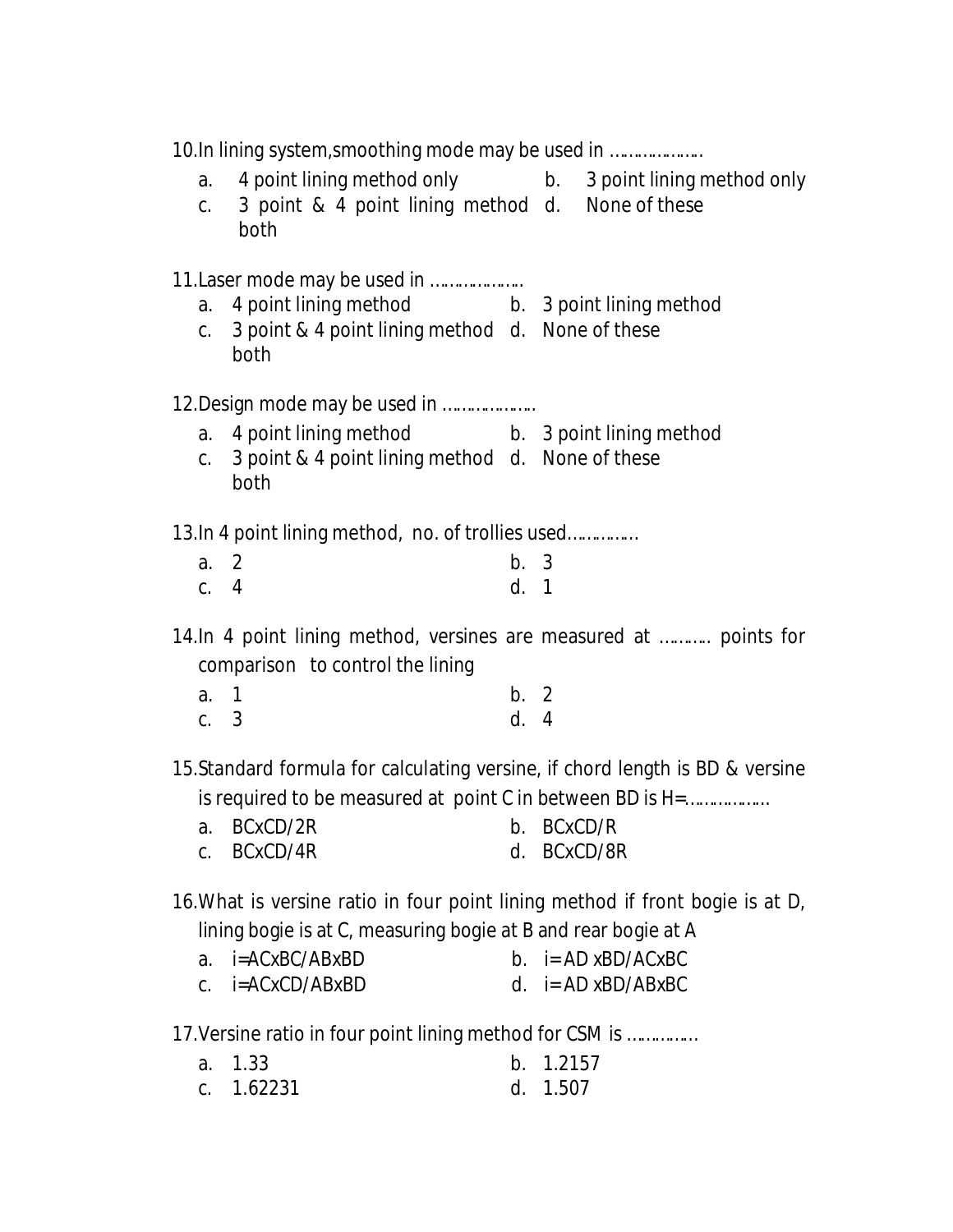18.In four point lining method, what assumption has been taken, if front bogie is at D, lining bogie is at C, measuring is at B and rear is at A

- a. A & B are on corrected track b. A,B & D are on corrected track and C & D is on incorrected & C is on incorrected track track
- c. A,B are on corrected track & d. A &D are on corrected track C&D is on incorrected track and B&C is on incorrected track
- 19.Residual Error or left over error in case of four point lining method in smoothing mode is ………...

| a. Fd/n  | b. 0 |          |
|----------|------|----------|
| c. H1/H2 |      | $d.$ iH2 |

20.Residual Error or left over error in case of four point lining method in design mode is ………...

| a. Fd/n    | b. 0 |        |
|------------|------|--------|
| c. $H1/H2$ |      | d. iH2 |

21.error reduction ratio in case four point lining method is ………………………..

| a. n=ACxBC/ABxBD     | b. $n = AD xBD/ACxBC$ |
|----------------------|-----------------------|
| c. $n = ACxCD/ABxBD$ | d. $n = AD xBD/ABxBC$ |

22.error reduction ratio in case of four point lining method for UNIMAT-3S (old)

| a. 6 |           | b. 6.47    |
|------|-----------|------------|
|      | c. $7.62$ | d. $6.276$ |

23.The error reduction ratio is valid under the presumption that the Points

| &  are on the perfect alignment |  |  |
|---------------------------------|--|--|
|                                 |  |  |

| a. A&D   | b. $A,B & D$ |
|----------|--------------|
| $c.$ B&D | d. A &B      |

24.VERSINE COMPENSATION VALUE (Vm) is fed in ……………

| 3 point lining only | 4 point lining only |
|---------------------|---------------------|
| 3 & 4 point lining  | None of these       |

25. VERSINE COMPENSATION VALUE (Vm) is fed by……………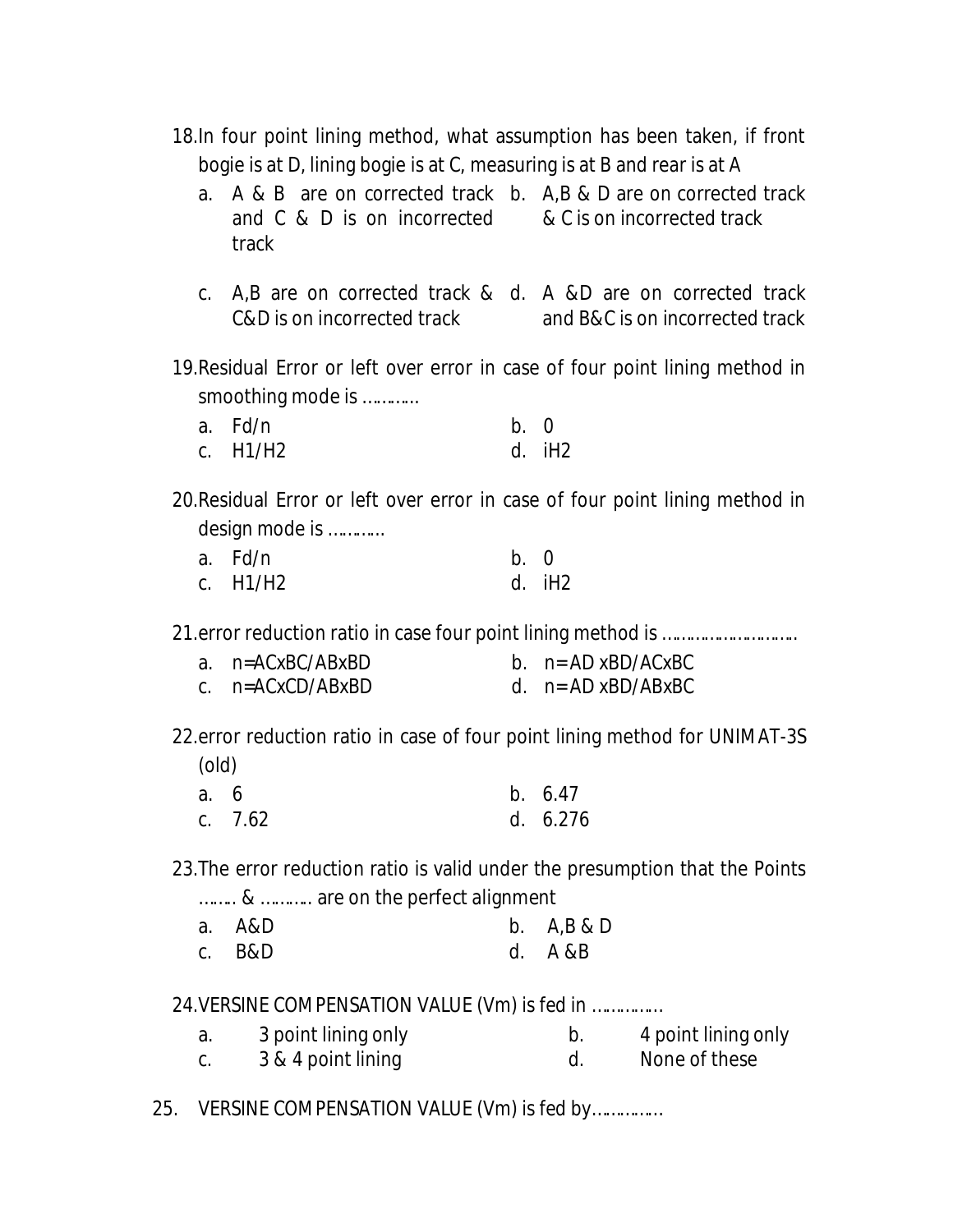- a. Slew potentiometer b. Versine potentiometer
- c. Correctionvalue potentiometer d. cant potentiometer

26.Costant versine ratio is valid only for track having ……………radius

- a. constant b. variable
- c. parabolic d. Spiral

## 27.VERSINE COMPENSATION VALUE (Vm) depends on……………

- a. Radius of curve only b. Length of transition only
- c. Radius and length of transition d. None of these both

28.Direction of toggle switch for feeding vesine compensation value (Vm) when machine enters from Higher radius to lower radius is ……………

- a. Outer side b. Inner side
- c. Any side d. Don't depend

29.Constant for VERSINE COMPENSATION VALUE (Vm) for CSM is ………………….

- a. 83000 b. 82485
- c. 88333 d. 84000

30.V- value for compound curve having radius R1 & R2 (R1 >R2) is ………………..

- a. V2-V1 b. V1-V2
- c. V1+V2 d. None of these
- 31.Residual error in the 4 point lining method is approximate…………of the 3 point lining method
	- a. Half b. Two times
	- c. equal d. 1.33 times
- 32.Why do we not use 4 point lining method in straight track in smoothing mode inspite of half residual error than 3 point lining method
	- a. Due to residual error b. Due to Vm value
	- c. Due to error accumulation d. None of these

33.Residual error or left over error in 4 point lining mehod in design mode is--

a. Fd/n b. 1.33 H2 c. Zero d. H1/H2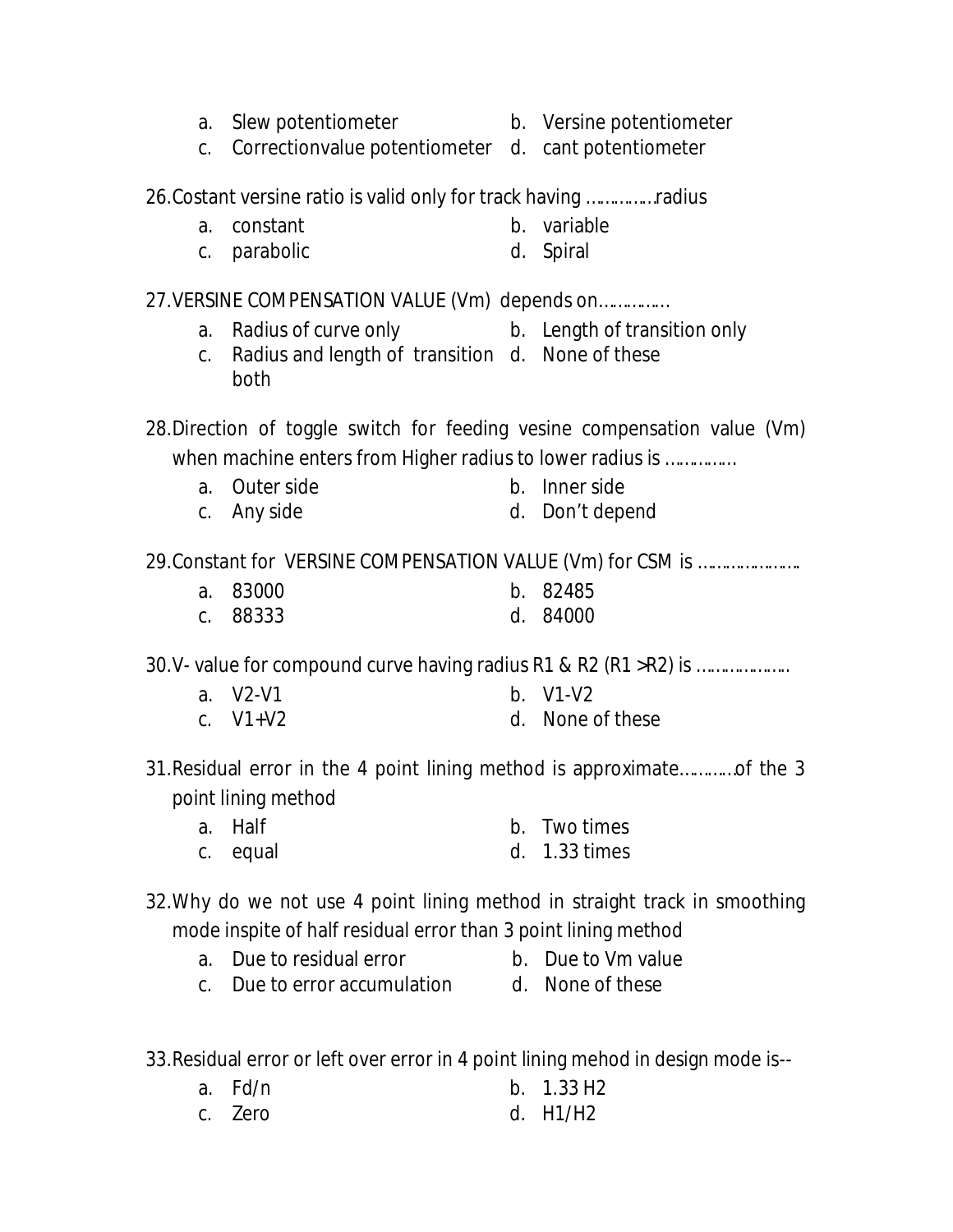34.In 3 point lining method,number of trollies used…………

| a. 1 | b. 2 |  |
|------|------|--|
| c. 3 | d. 4 |  |

35.In 3 point lining method, versine is measured at ……………point

- a. 1 b. 2
- c. 3 d. no need of measurement
- 36.In 3 point lining method, actual versine measured by lining transducer is compared with …………………..
	- a. H2 b. iH2 c. Theoretical value fed manually d. None of these

37.In 3 point lining method, theoretical versine is being fed by ……………..

- a. Slew potentiometer b. Versine potentiometer
- c. correctionvalue potentiometer d. None of these

38.What is versine formula for CSM in three point lining method

- a. H=25000/R b. H=23617/R
- c. H=24000/R d. H=29000/R

39.The trolleys in lining system are pneumatically pressed against……………

- a. Datum rail b. Opposite of datum rail
- c. Any side d. Both rail

40.what is error reduction ratio in 3 point lining method

- a. n=BD/BC b. n=BC/BD
- c. n=ACxCD/ABxBD d. n= AD xBD/ABxBC

41.Value of residual error in three point lining method for CSM is ……………….

- a. 1/3 b. 1/3.138
- c. 1/3.12 d. 1/2.91

42.Radius of straight track is ………………….

- a. zero b. infinite
- c. Depend on length of track d. None of these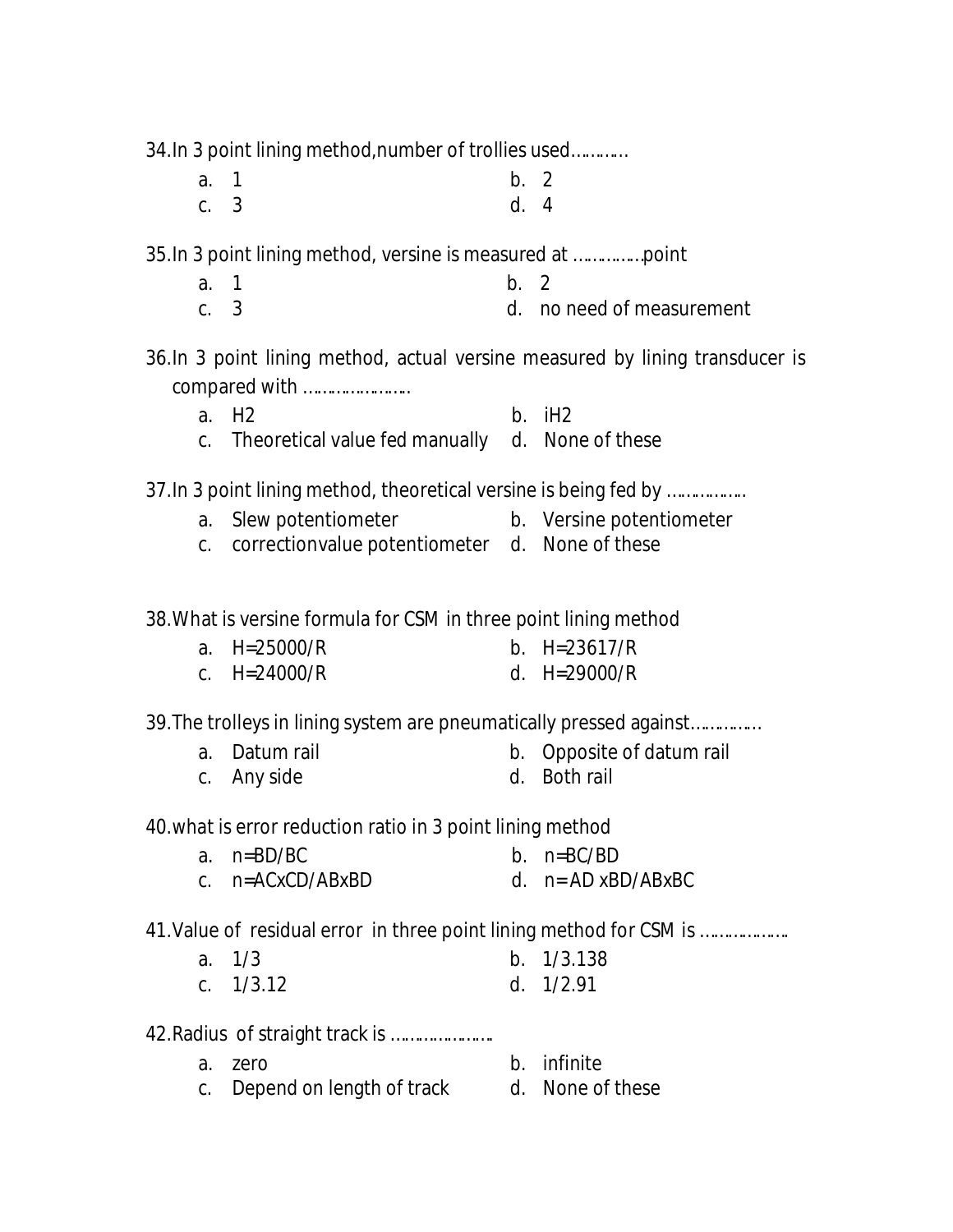43.Versine of straight track is ………………….

| a. zero | b. infinite |  |
|---------|-------------|--|
|         |             |  |

c. Depend on length of track d. None of these

44.In three point lining method, only Versine is measured by lining transducer and same is compared with theoretical Versine, which is fed by Versine potentiometer from front cabin ,but in straight track why do we not feed versine in versine potentiometer.

- a. Does not required b. Versine is zero
- c. By default normal setting of d. None of these Versine potentiometer is zero

45.In 3 point lining method for circular curve, we can calculate the Versine by the formula

- a.  $H = AD \times BD/AB \times BC$  b.  $H = AC \times CD/AB \times BD$
- c. H=BCxCD/2R d. H=BCxCD/4R

46.In 3 point lining method,for curve, radius & length of transition is given by JE/SE(P.Way) are R=250 mtrs & L= 50 mtrs respectively. Hv (versine cumulation value) or CSM will be ………….

|            | a. 94 mm | $b.$ 140 mm          |
|------------|----------|----------------------|
| <u>← ∩</u> |          | $d = 100 \text{ mm}$ |

- c. 0 d. 100 mm
- 47.Calculation formula for rate of change of Versine constant throughout transition portion.
	- a. VL/R b. L/V c. VxL d. V/L (mm/mtrs)

48.In 3 point lining method, slew is fed from ……………potentiometer

- a. versine b. slew
- c. General lift d. cant
- 49.In 3 point lining method, in a trasitioned curve having same transition length on both side, costant for versine of two points i.e. A (during straight to tranistion) & C(Circular to transition) is …………..
	- a. Always different b. same
	- c. Same but opposite side d. None of these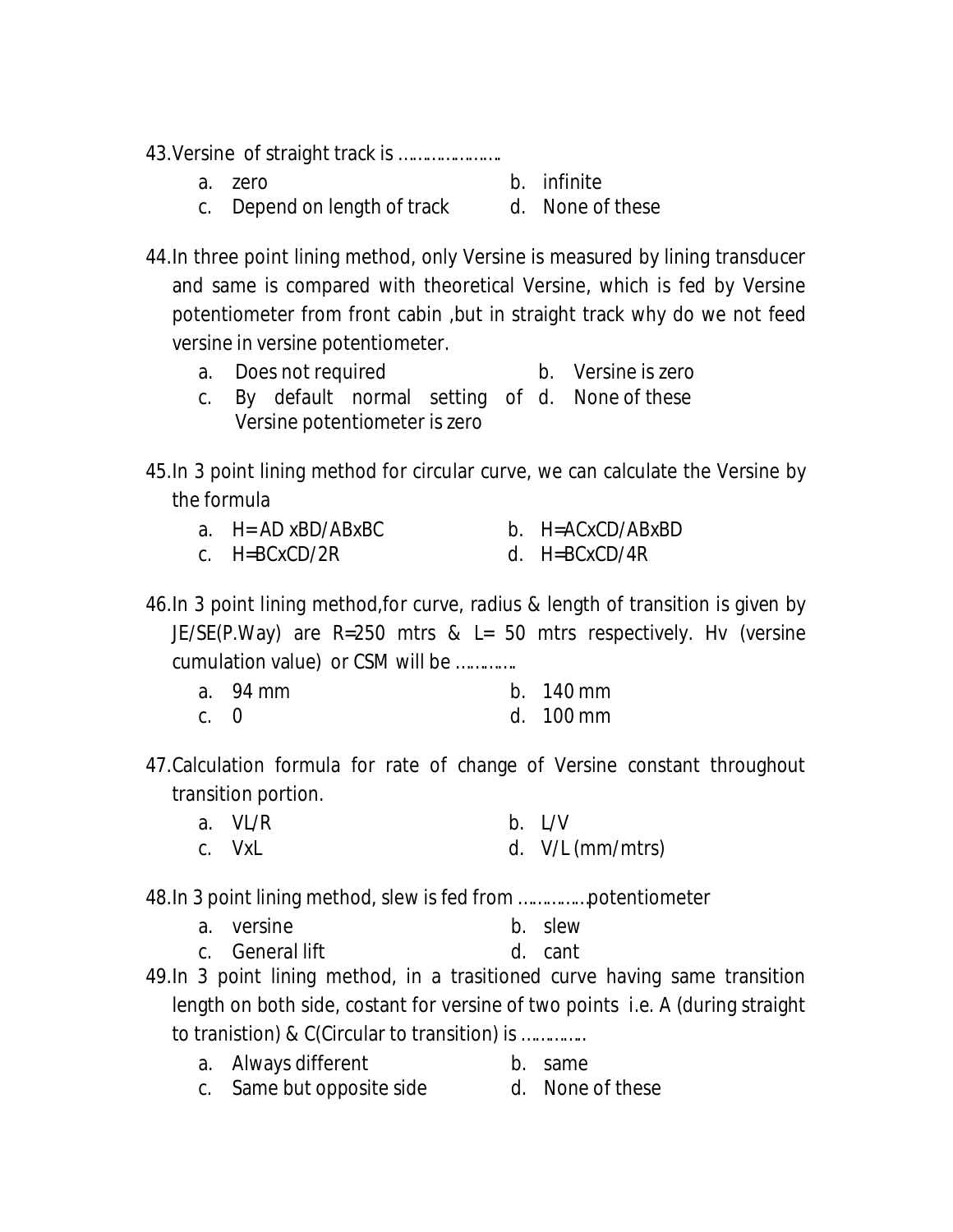50.In 3 point lining method, versine for section A can be calculated by the formula

- a. System constant for A/R b. System constant B/R
- c. operation constant value for d. None of these A/(RxL)

51.What is full form of LASER in the lining system of tamping machine

- a. Lavelling & Alignment by b. Long alignment by surveying of Service Engineer existing rail
- c. Light Amplification Stimulated Emission of Radiation d. None of these
- 52.Which machines are equipped with Automatic Guiding Computer (ALC) for track geometry measurement and LASER Sighting System (LSS) for lining besides other features for design tamping
	- a. Tamping express b. UNO & old DUO c. UNI-3S d. BCM
- 53.During survey by chord system,the lining errors are to be determined by measuring offsets at every ……. intervals on …... chord on straight track
	- a. 10 m & 20 m b. 5 m & 20 m
	- c. 5 m & 40 m d. 10 m & 40 m
- 54.During survey by chord system,the lining errors are to be determined by measuring offsets at every …... intervals on …………. chord on a curved track
	- a. 10 m & 20 m b. 5 m & 20 m
	- c. 5 m & 10 m d. None of these

55.The long-wave track geometry faults become significant with the ………….. in speed of trains.

- a. increase b. decrease
- c. constant d. None of these
- 56.LASER lining is used on straight track in 3-point mode to remove …………….
	- a. Long misalignment or false b. Short misalignment curve curve
	- c. Both a & b d. None of these

57.In ALC, measuring method is used when track data is …………………

- 
- 
- 
- 
- 
- 
-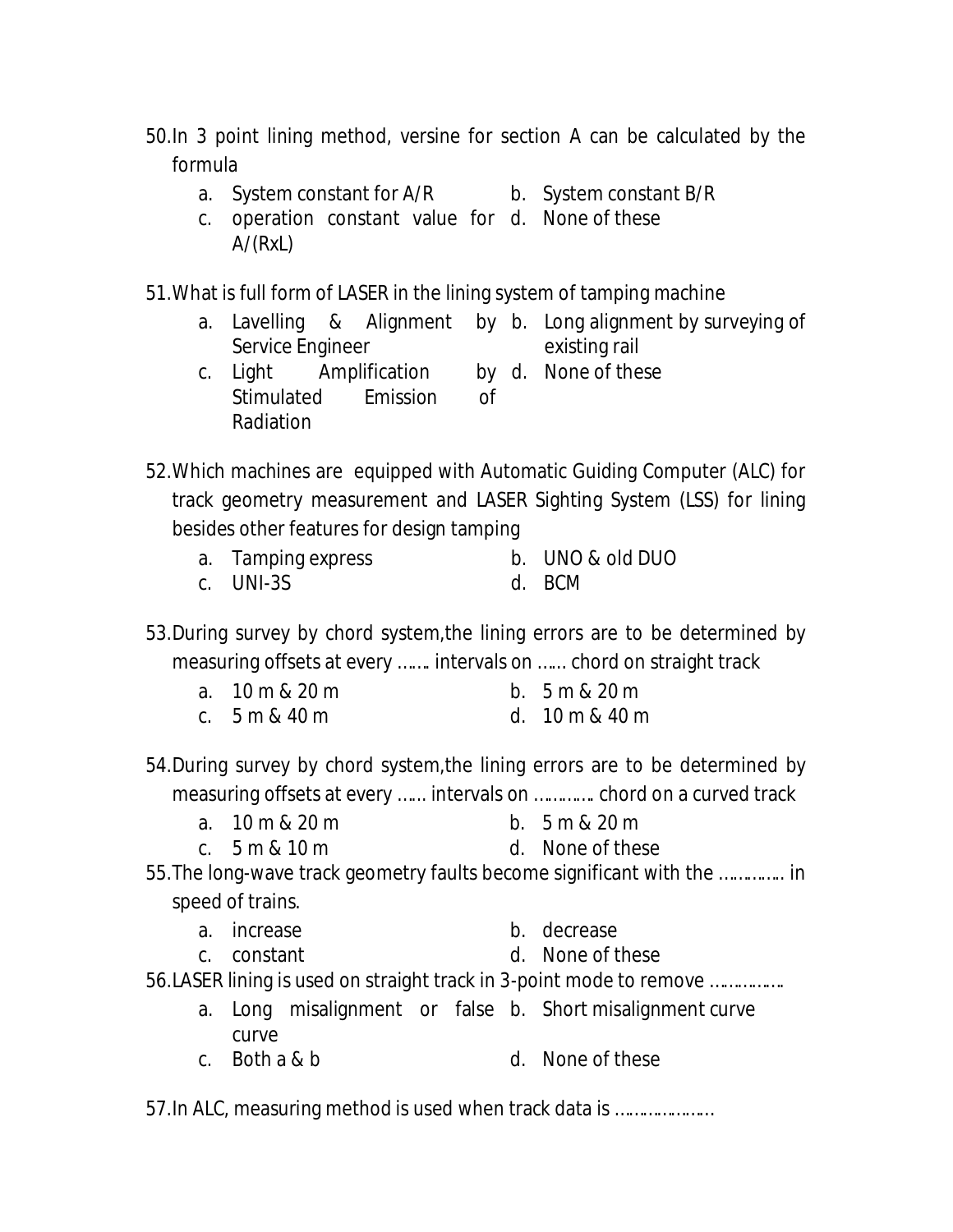a. Known b. Not known

c. Not depend on track data d. None of these

58.During ALC measuring mode,track can measured by the tamping machine in

- 
- a. Reverse direction only b. Working direction only
- c. Both direction d. None of these

59.While working in ALC measuring mode, checking of working order of ……………… is necessary before the start of the measuring run to avoid errors at the start of the measuring run, due to poor bogie alignment or incorrect pre-loading.

- a. The lining system only b. The lifting system only
- c. Both a & b d. None of these
- 
- 

60.In ALC working, the lining system has to be set to ……………….

- a. 4- point only b. 3-point only
- c. 3-point or 4- point d. None of these

61.Versine potentiometer converts versine value to electrical signal at the rate of ………………….(-ve for RH side and +ve for LH side).

- a. 25mv/mm b. 50 mv/mm
- c. 2 mv/mm d. 10 mv/mm

62.Before starting calibration of versine potentiometer, +10V & -10V to this potentiometer should be checked and adjusted by potentiometer P1 & P2

in …………PCB of front cabin

…………………

| a. EK 813SV | b. EK 345 |
|-------------|-----------|
| c. EK 290   | d. EK 348 |

63.Slew potentiometer is provided in front cabin on panel ………

| a. B4 |       | b. B2 |
|-------|-------|-------|
|       | c. B3 | d. B1 |

64.Slew potentiometer converts slew value to electrical signal at the rate of

| a. $50 \text{ mv/mm}$ | b. $25 \text{ mv/mm}$ |
|-----------------------|-----------------------|
| c. $2 \text{mv/mm}$   | d. $10 \text{ mv/mm}$ |

65.Tamping Machine corrects the leveling error in …………….. mode/modes.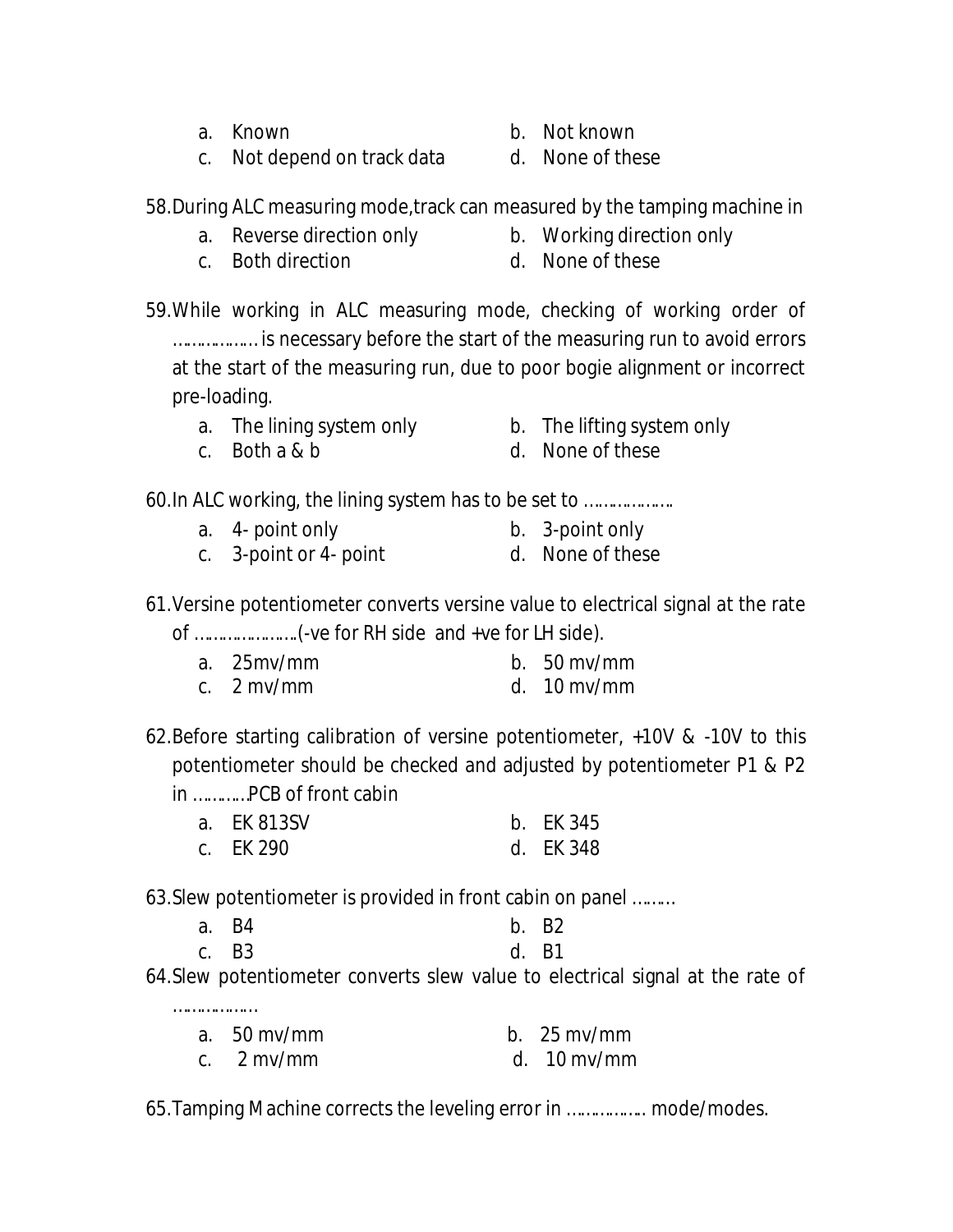| a. one | b. two |
|--------|--------|
|        |        |

c. three d. Four

66.In smoothening mode, general lift over the Base rail is generally ………….. .

- a. fixed b. varies
- c. Fixed or varies held can be a set of these

67.In smoothening mode, Longitudinal level and Cross-level are corrected

- ………………
	- a. completely b. Not completly
	- c. Cannot say d. None of these

68.In Design or Precision mode, ……………… is fed by general lift potentiometer over base rail.

- 
- 

……………

- a. General lift b. Target height
- c. slew d. Versine

69.In Design or Precision mode, ……………… is/are removed

- a. Short waves defect only b. Long waves defect only
	-
- c. Both a&b d. None of these

70.General Lift should always be …………. than the largest dip which shall be ascertained by P.Way supervisor in advance

- a. less b. more c. equal d. None of these
- 71.for single insertion, normal general lift value should be …………in PSC sleeper track
	- a. 50 mm b. 100 mm c. 20 mm d. 30 mm

72.For double Insertion, general Lift value in PSC sleeper should exceed

- a. 50 mm b. 100 mm
- c. 20 mm d. 30 mm

73.While tamping, ramp in & ramp out of …………….. should be given to the track .

a. 1 in 1000 b. 1 in 100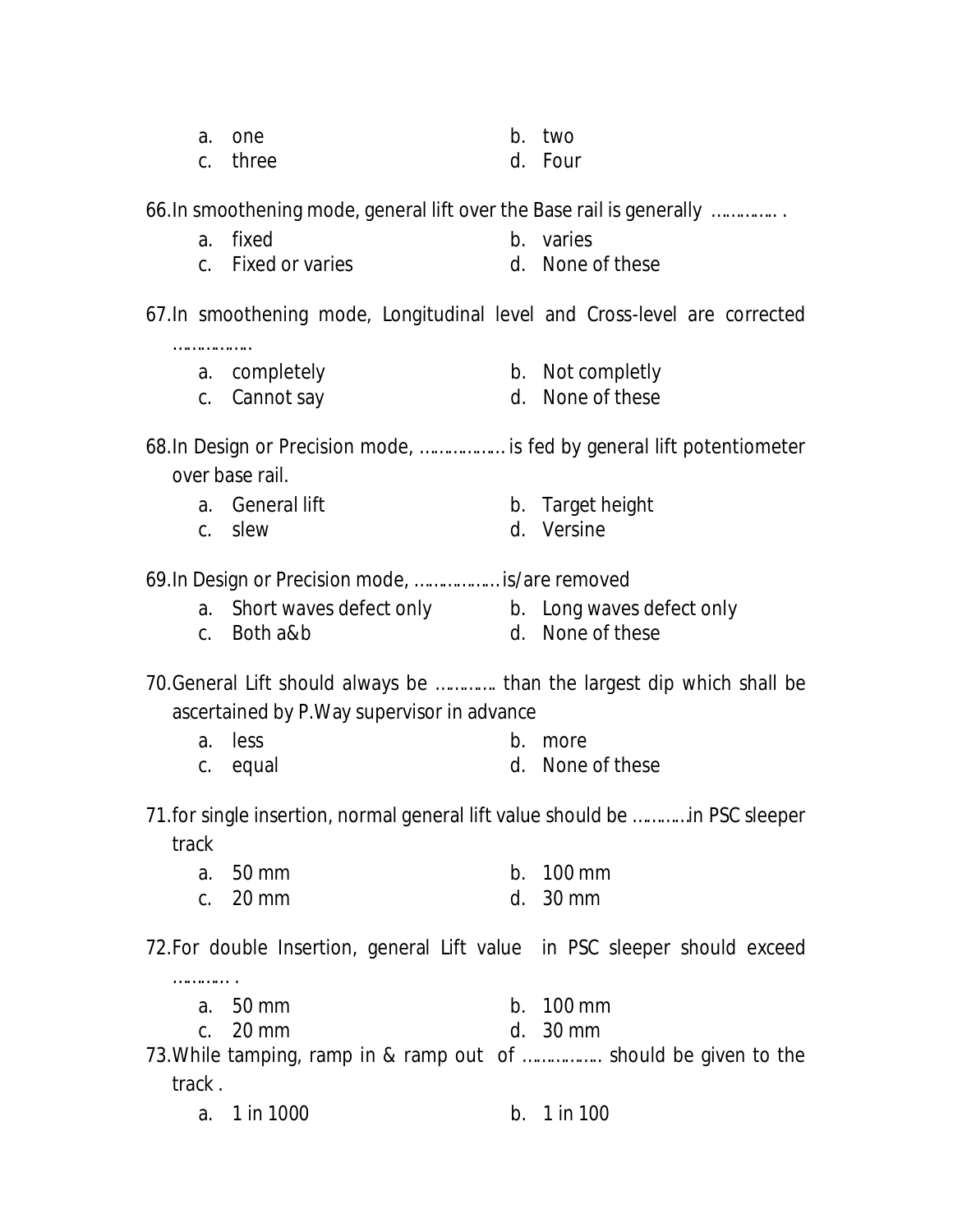| c. 1 in 360 |  | d. 1 in 720 |
|-------------|--|-------------|
|-------------|--|-------------|

74.If leveling offset is LR, distance between front tower to measuring tower is "b" & measuring tower to rear tower is "a", then level error is ……………

| a. $LRxa/(a+b)$ | b. LR/ab  |
|-----------------|-----------|
| c. LRxa/b       | d. LRxb/a |

75.Residual error ratio in lifting for UNO/DUO machine is ……………..

| a. 1.33    | b.3 |          |
|------------|-----|----------|
| c. $2.775$ |     | d. 3.326 |

76.For carrying out attention to longitudinal profile of railway track, one rail is kept as ……………………………

- a. Base or datum rail b. Cant rail
- 
- c. Cess rail d. Non cess rail

77.While selecting base rail on straight track in single line and middle track in multiple lines, ……………………………... is kept as Base Rail

- a. Non cess rail b. Lower/more disturbed track
- c. Higher/less disturbed rail d. None of these

78.Generally while selecting base rail on curved track…………………………is kept as base rail.

- a. Non cess rail b. Lower rail
- c. Higher rail and the state of the d. Any one

79.In Plasser Tampers, direction of Cant Selector Switch is to be always kept

- a. Same side b. Opposite to base rail
- c. Does not say d. None of these

80.In Russian Tamper, ………………….is provided for selecting Base Rail.

- a. Cant selecter switch b. Slew selecter switch
- 
- c. Base selector switch d. None of these
- 

81.In DUOMATIC/UNOMATIC, superelevation is fed from ……………………..

- a. Working cabin b. Front cabin
	-
- c. Both cabin d. Any cabin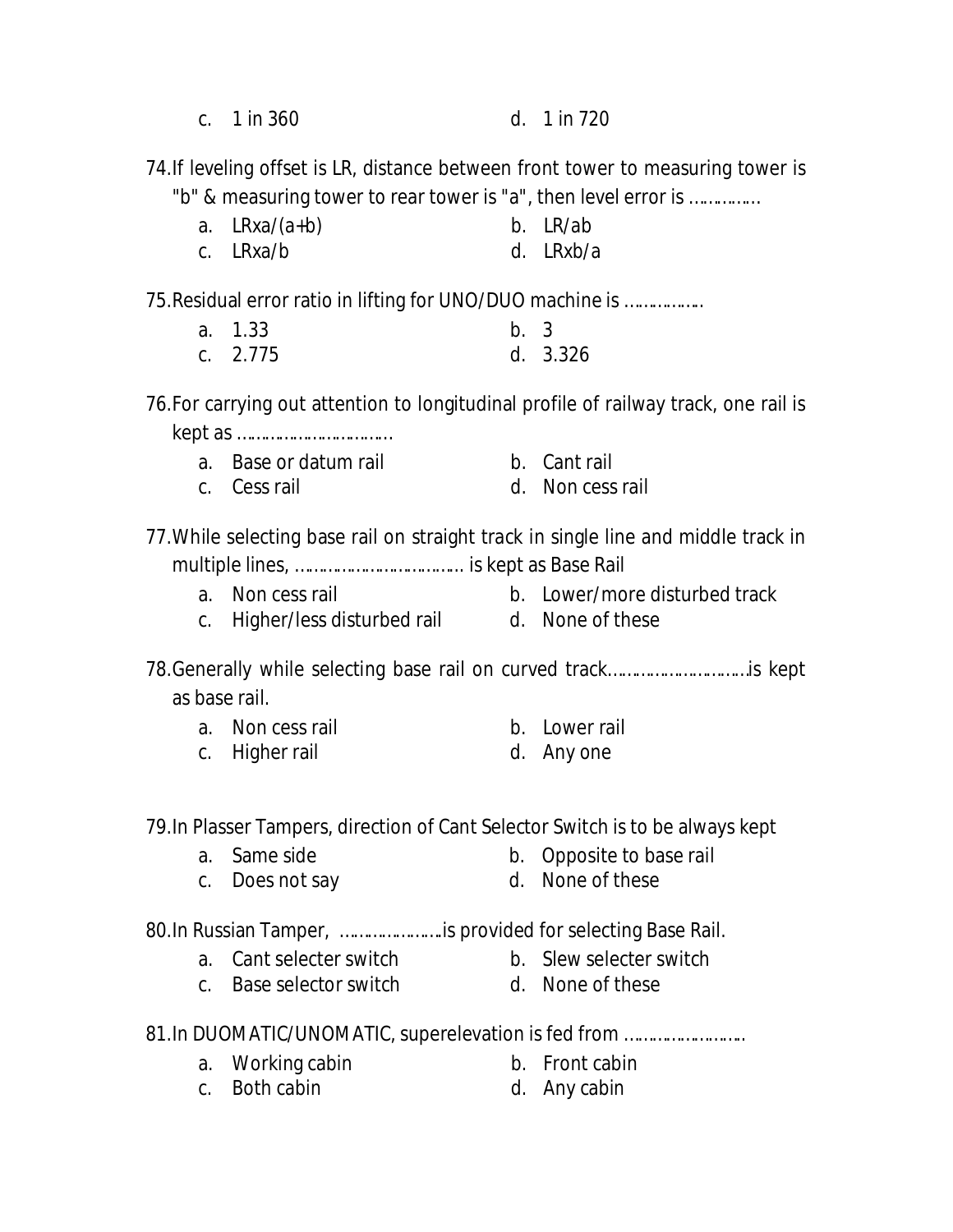82.In levelling system, there are …………… height transducers a. Two b. Three c. Four d. One 83.Longitudinal levels are measured by ………………..in levelling system a. pendulum b. General lift potentiometer c. Height transducer d. Cant potentiometer 84.In levelling system, front pendulam is used for correction of …………...automatically a. Longitudinal level b. Cross level c. versine d. Twist 85.In levelling system, middle pendulam is used for …………………………… a. Cross level correction b. Indication of cross level c. Cannot say d. Twist 86.The output of the rear pendulum serves …….functions in CSM a. 1 b. 2 c. 3 d. 4 87.Most important function of rear pendulam in Tamping Express is ……………………… a. Cross level correction b. Longitudinal level correction c. Versine correction d. Twist correction 88.Recording of cross level is being done with the help of ………………………… a. Front pendulum b. Measuring pendulum c. Rear pendulum d. None of these 89.In which machine, we can fed super elevation/cant in both the cabins a. UNO/DUO b. CSM c. Tamping Express d. UNIMAT 90.In CSM, superelevation potentiometer is provided in …………….. Cabin a. front b. working c. both d. none of these